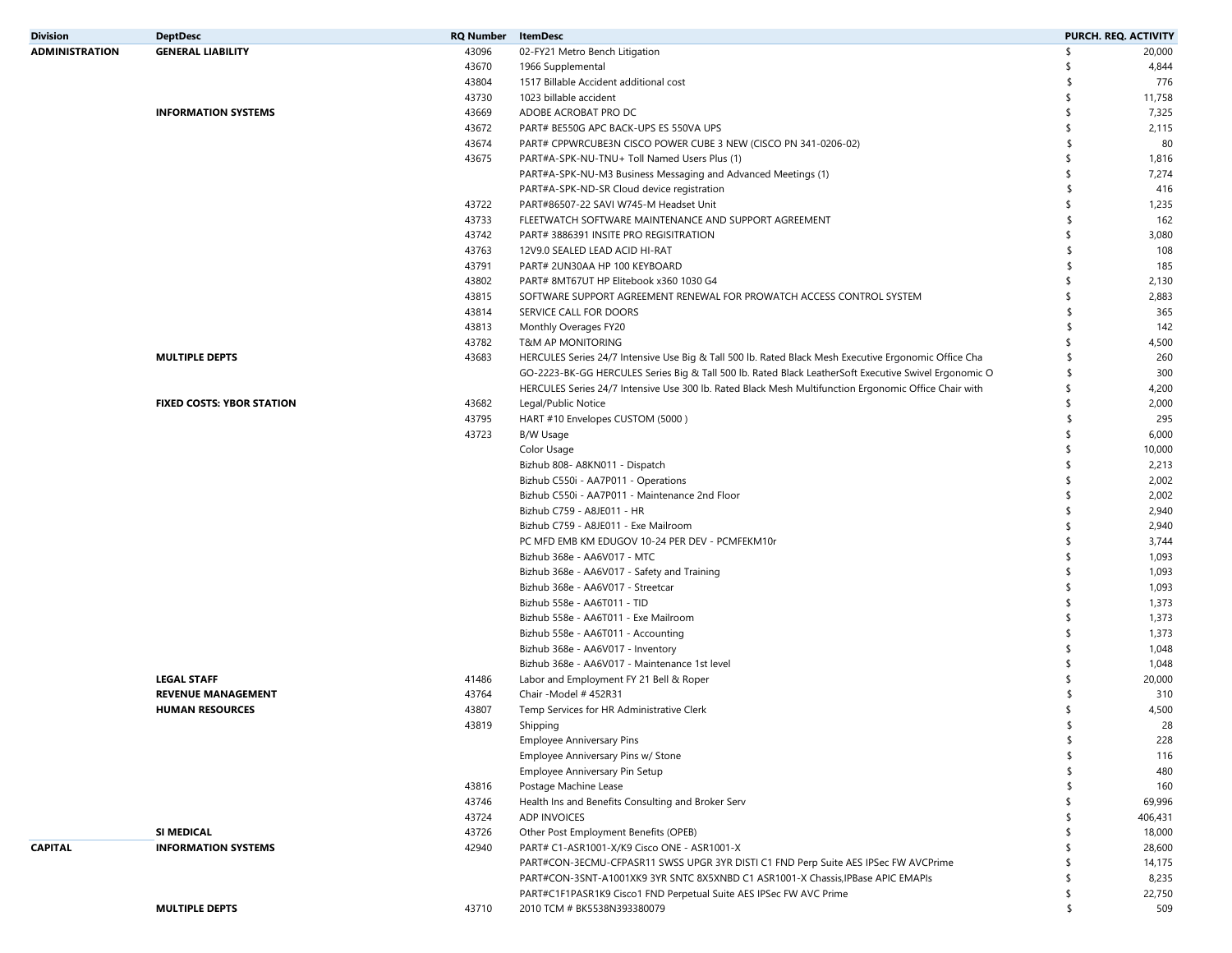| <b>Division</b>  | <b>DeptDesc</b>                        | <b>RQ Number</b> ItemDesc |                                                                        | PURCH. REQ. ACTIVITY |
|------------------|----------------------------------------|---------------------------|------------------------------------------------------------------------|----------------------|
| <b>CAPITAL</b>   | <b>MULTIPLE DEPTS</b>                  | 43710                     | Allison B400-R SN# 6510                                                | \$<br>3,000          |
|                  |                                        | 43711                     | Cummins ISL9 CM2350 L101, 2013 -- 73561180                             | 38,538<br>-\$        |
|                  |                                        |                           | Cummins ISL G CM2180, 2014 - 2015 -- 73776349                          | 46,914<br>\$         |
|                  |                                        |                           | Cummins ISL9 CM2250, 2012 -- 73454703                                  | \$<br>72,876         |
|                  | <b>PMO</b>                             | 43713                     | BTI Construction Orient Road at Fairgrounds                            | \$<br>123,711        |
|                  |                                        | 43759                     | CO #1 CONSTRUCTION TO#11 LUMSDEN RD AT PROVIDENCE RD                   | \$<br>1,730          |
|                  |                                        | 43792                     | BTI Construction SR 60 @ STRAWBERRY RIDGE BLVD                         | \$<br>93,759         |
|                  |                                        | 43793                     | BTI Construction S. Dale Mabry Hwy @ Kennedy Blvd                      | \$<br>14,923         |
|                  |                                        | 43718                     | Change Order #2 Controller Condition                                   | 4,349<br>\$          |
|                  |                                        | 43719                     | Change Order #3 432 Roof Repair                                        | \$<br>11,125         |
|                  | <b>REGIONAL REVENUE COLLECTION</b>     | 43732                     | 2- Professional Service - Technical Review                             | 192<br>\$            |
|                  |                                        |                           | 1- Professional Service - Technical Review                             | \$<br>192            |
|                  | <b>ASSOCIATED TRANSIT IMPROVEMENT</b>  | 43688                     | Change Order #1 - Task 15                                              | 2,458<br>-\$         |
| <b>INVENTORY</b> | <b>MATERIAL MGMT/INVENTORY CONTROL</b> | 43806                     | C803D 28 VOLT/525 AMP ALTENATOR                                        | 9,250<br>-\$         |
|                  | <b>MULTIPLE DEPTS</b>                  | 43797                     | TOWEL ROLL BROWN 8 X 800 6PER                                          | \$<br>7,924          |
|                  |                                        |                           | 20 OZ. INDUSTRIAL MOP W/HANDLE                                         | 2,975<br>\$          |
|                  |                                        |                           | TOWEL 2-PLY MULTIFOLD WHITE                                            | 1,969<br>\$          |
|                  |                                        |                           | 20 OZ. MOP HEADS NON-LOOP (COTTON)                                     | \$<br>1,250          |
|                  |                                        |                           | 38X58 BLACK 2.0 MIL. 60 GALLON TRASH BAGS "100 PER BOX"                | 14,875<br>\$         |
|                  |                                        |                           | MISTY DISINFECTANT SPRAY (16 OZ)                                       | \$<br>5,865          |
|                  |                                        |                           | SUPER PINE CLEANER                                                     | \$<br>8,250          |
|                  |                                        |                           | 38 OZ.DISH WASHING LIQUID                                              | 468<br>\$            |
|                  |                                        |                           | FLOOR SQEEGEE 36 INCH CURVED BLADE, STEEL                              | 300<br>\$.           |
|                  |                                        |                           | 24X33 TRASH LINERS 16 GALLON 1 MIL                                     | 671<br>\$            |
|                  |                                        |                           | NITRILE DISP. GL. L                                                    | 1,817<br>-\$         |
|                  |                                        |                           | NITRILE DISP. XL                                                       | 8,478<br>\$          |
|                  |                                        |                           | <b>CLOROX BLEACH</b>                                                   | 2,760<br>\$          |
|                  |                                        |                           | 33X39 TRASH LINERS                                                     | 435<br>\$            |
|                  |                                        |                           | SEAT COVER 5000 CSKRYK                                                 | \$<br>1,078          |
|                  |                                        |                           |                                                                        | 15,389<br>\$         |
|                  |                                        |                           | BTHRM TISSUE 2-PLY 12 PK(700FT ROLL)                                   | 1,390<br>-\$         |
|                  |                                        |                           | <b>BROOM CORN (LOLITA)</b><br>SHINE-O-GLASS CLEANER(20 OZ. SPRAY CANS) | \$<br>711            |
|                  |                                        |                           | 103658 GLASS CLEANER CONC.                                             | 399<br>\$            |
|                  |                                        |                           | 18 INCH PUSH BROOM                                                     | 155<br>\$            |
|                  |                                        |                           |                                                                        | \$.                  |
|                  |                                        |                           | 24INCH PUSH BROOM                                                      | 179<br>\$            |
|                  |                                        |                           | LOBBY DUST PAN & BROOM                                                 | 312                  |
|                  |                                        |                           | BRUSH-BI-LEVEL 10IN                                                    | 1,749<br>\$          |
|                  |                                        |                           | <b>BRUSH PARTS CLEANING</b>                                            | 29<br>\$             |
|                  |                                        |                           | <b>BRUSH WIRE 14IN</b>                                                 | 80<br>\$             |
|                  |                                        |                           | TOILET BOWL BRUSH                                                      | 143<br>\$            |
|                  |                                        |                           | TOILET TISSUE SMALL ROLL                                               | 719<br>S             |
|                  |                                        |                           | TRIGGER-SPRAYER 32OZ                                                   | 100                  |
|                  |                                        |                           | <b>FACIAL TISSUE</b>                                                   | 814                  |
|                  |                                        |                           | <b>FURNITURE POLISH</b>                                                | 38<br>\$             |
|                  |                                        |                           | SANITARY NAPKIN BAGS 250                                               | 118                  |
|                  |                                        |                           | SANITARY WAX LINERS                                                    | 732<br>\$            |
|                  |                                        |                           | <b>SCOURING PAD</b>                                                    | \$<br>15             |
|                  |                                        |                           | <b>INSECTICIDE ANT&amp;ROACH</b>                                       | 76<br>\$.            |
|                  |                                        |                           | <b>INSECTICIDE WASP&amp;HORNET</b>                                     | 60<br>S              |
|                  |                                        |                           | MOP BUCKET W/WRINGER 36QT. YELLOW                                      | 3,900<br>\$          |
|                  |                                        |                           | MOP HANDLE 64IN. QUICK CHANGE                                          | 203<br>-S            |
|                  |                                        |                           | DUST PAN LOBBY W/HANDLE                                                | 250<br>\$.           |
|                  |                                        |                           | FABULOSO 90OZ. BLT.                                                    | 216<br>\$.           |
|                  |                                        |                           | CAUTION WET FLOOR SIGN                                                 | 96<br>\$.            |
|                  |                                        |                           | CHERRY URINAL SCREEN                                                   | 500<br>\$            |
|                  |                                        |                           | 320Z PLASTIC BOTTLE                                                    | 95<br>S              |
|                  |                                        |                           | CUCUMBER MELON URINAL SCREEN                                           | \$<br>500            |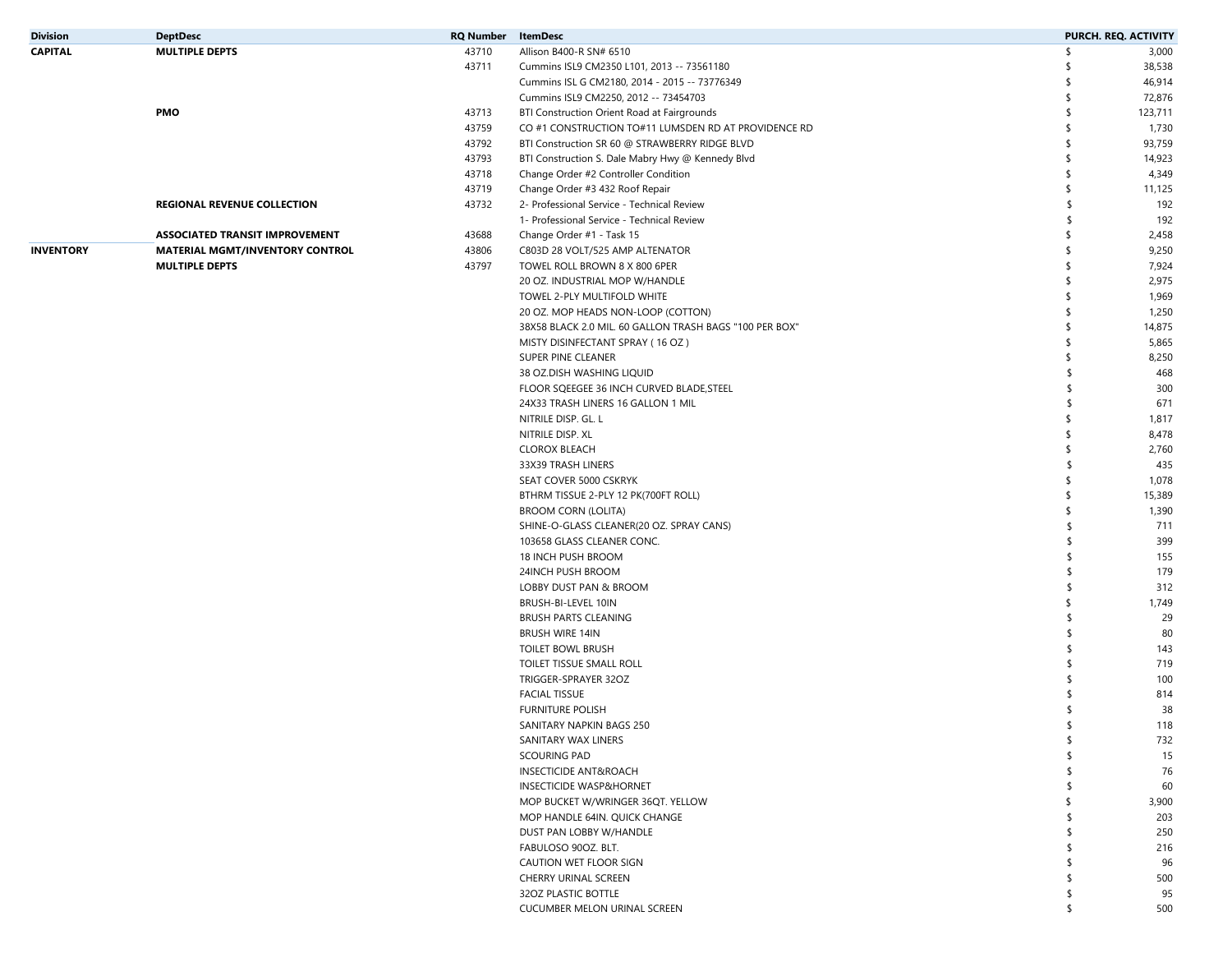| Division    | <b>DeptDesc</b>             | <b>RQ Number</b> | ItemDesc                                                                  | PURCH. REQ. ACTIVITY          |
|-------------|-----------------------------|------------------|---------------------------------------------------------------------------|-------------------------------|
| INVENTORY   | <b>MULTIPLE DEPTS</b>       | 43797            | HANDLE-BROOM PLASTIC TIP                                                  | \$.<br>695                    |
|             |                             |                  | HANDLE-BROOM WOOD W/METAL TIP 60IN                                        | 695                           |
| MAINTENANCE | <b>FACILITY MAINTENANCE</b> | 43671            | TROUBLESHOOT REQUIRED REPAIRS TO SHOP GOLF CART                           | 500                           |
|             |                             | 43668            | TRENCH DRAIN CLEANINGS AND OTHER SERVICES                                 | 5,500                         |
|             |                             | 43667            | HART STAFF VEHICLE PARKING ONLY                                           | \$.<br>109                    |
|             |                             | 43677            | BARD 6 TON WALL UNIT R-410A 208-230 3 PHASE RIGHT SIDE CONTROLS           | \$<br>5,535                   |
|             |                             | 43680            | <b>FORKLIFT REPAIR</b>                                                    | \$<br>1,451                   |
|             |                             | 43678            | ITEM 0155202024 20 X 20 AFT PANEL FILTER                                  | ⊀<br>482                      |
|             |                             | 43684            | KNIT SKULL CAPS WITH HART LOGO                                            | 589<br>\$.                    |
|             |                             | 43685            | road sign                                                                 | 39<br>\$                      |
|             |                             | 43694            | SCHINDLER TO REPAIR THE MTC ELEVATOR AT 1211 N MARION STREET              | 500<br>\$                     |
|             |                             | 43698            | DIAGNOSE ENGINE OIL PRESSURE COOLANT ISSUES                               | 1,938<br>\$.                  |
|             |                             | 43705            | RENTAL OF A JACK HAMMER                                                   | 437<br>\$                     |
|             |                             | 43706            | MASTER LOCK 3KALF KEYED TO 0464 1 1/2" SHANK                              | 580<br>\$                     |
|             |                             |                  | MASTER LOCK 3KA KEYED TO 0464 3/4" SHANK                                  | 286                           |
|             |                             | 43708            | FLOOR MARKING TAPE, SOLID WITH CENTER LINE, 4 INCH                        | 133                           |
|             |                             | 43715            | ITEM 69500104 BATTERY CHARGER MEANWELL FOR 1082 BATTERY LIFT              | 917<br>\$                     |
|             |                             |                  | <b>FREIGHT CHARGE</b>                                                     | 30                            |
|             |                             | 43731            | FILTER COMBO KIT & SPINNER ASSEMBLY 20 FILTERS, 1 HEPA, 1 SPINNER         | 272                           |
|             |                             | 43728            | ITEM 2TUW8 SHARPS CONTAINER, ROTOR LID TYPE 9.5 HEIGHT 12.5 LENGTH RED    | 48<br>\$.                     |
|             |                             |                  | ITEM 2TUX1 LOCKING WALL BRACKET FOR SHARPS CONTAINER                      | ⊀<br>82                       |
|             |                             | 43741            | ITEM 39050 SUNEX MEDIUM HEIGHT 10 TON JACK STANDS PAIR MODEL 1310         | 1,040                         |
|             |                             | 43736            | HON 16221-883-800 CARBURETOR GASKET (GC)                                  | $\overline{c}$<br>S           |
|             |                             |                  | SPE MO5012SP 10W30MOTOR OIL QT12                                          | \$<br>13                      |
|             |                             |                  | NGK ZFR5F SPARK PLUG (7558)                                               | 6                             |
|             |                             |                  |                                                                           | 9                             |
|             |                             |                  | HON 15400-PLM-A02PE OIL FILTER                                            |                               |
|             |                             |                  | NGK BPR6ES SPARK PLUG (4008)                                              | $\overline{\mathbf{3}}$<br>\$ |
|             |                             |                  | HON 16100-Z2D-813 CARBURETOR (BB65G B) (GSV190)                           | 19                            |
|             |                             |                  | HON 16228-ZL8-000 A/FILTER-CARB GASKET (GC)                               | $\overline{c}$                |
|             |                             | 43737            | REPAIR DIALER WITH TROUBLE SIGNAL AT 21ST AVE                             | 324                           |
|             |                             | 43739            | LED DROP LIGHT REELS PART # WR3B2071781                                   | 1,379<br>\$                   |
|             |                             |                  | ESTIMATED SHIPPING AND HANDLING                                           | 103<br>\$.                    |
|             |                             | 43745            | SKU 566 478 3/32/ALUMINUM FERRULE AND STOP SET                            | ⊀<br>167                      |
|             |                             | 43738            | ITEM 45NL37 TEMPORARY JOB SITE LIGHTING 6500 LUMENS                       | 1,412<br>\$                   |
|             |                             | 43751            | STEAM BAY LIFT OUT OF LEVEL AND WONT MOVE                                 | 294<br>\$                     |
|             |                             | 43755            | FORKLIFT REPAIR CLARK                                                     | 71                            |
|             |                             | 43749            | ITEM F24-3179 52" SCOOTER BRAKE CABLE FOR BATTERY CARTS                   | 17                            |
|             |                             | 43757            | ITEM #2NAC2 REPLACEMENT SHIELD FOR MIN WHEEL DIA. 6"FOR MAX WHEEL DIA. 8" | $\overline{7}$<br>⊀           |
|             |                             | 43767            | SCHINDLER TO REPAIR THE MTC ELEVATOR AT 1211 N MARION STREET              | 390                           |
|             |                             | 43766            | DISPOSAL OF CRUSHED BULBS 55 GALLON DRUM                                  | 115                           |
|             |                             | 43765            | BUILD CUBE AT MTC FOR FINANCE                                             | 477                           |
|             |                             | 43769            | GRAINGER - VARIOUS PARTS AND SUPPLIES FOR HART FACILITIES                 | 3,000                         |
|             |                             | 43780            | KNIT SKULL CAPS WITH HART LOGO                                            | 579                           |
|             |                             | 43777            | 256W AIS-AIS/HUDSON LOCK/ WESKO (GCODE) STOCKED OEM KEY 256W              | $\overline{7}$                |
|             |                             |                  | 287W AIS-AIS/HUDSON LOCK/ WESKO (GCODE) STOCKED OEM KEY 287W              | $\overline{7}$<br>\$          |
|             |                             |                  | 419W AIS-AIS/HUDSON LOCK/ WESKO (GCODE) STOCKED OEM KEY 419W              | $\overline{7}$<br>\$          |
|             |                             | 43786            | Trailer Wiring Connector - Trailer Side, Model# 48505 item #638505        | 20                            |
|             |                             |                  | Mibro 3/8in. GR70 Clevis Slip Hook with Latch - Model# 237360             | 26                            |
|             |                             | 43789            | REPLACE TSC800 CONTROLLER AND HEAT STRIP ON GENERATOR                     | 6,329                         |
|             |                             |                  | REPLACE GENERATOR AIR FILTER AND RUN UNIT ON LOAD BANK                    | 837                           |
|             |                             | 43794            | <b>MASTER LOCK</b>                                                        | 149                           |
|             |                             | 43809            | PHOTOCONTROL 208 TO 277 AC 4150 MAX WATTAGE ITEM#K4123C                   | 132                           |
|             |                             | 43810            | PHOTOCONTROL 120V AC VOLTAGE 1800 MAX WATAGE ITEM #K4121C                 | 79                            |
|             | <b>FLEET MAINTENANCE</b>    | 43700            | REBUILD AND R&R PA TANK UNIT# 1717                                        | 1,675                         |
|             |                             | 43701            | REBUILD AND R&R PA TANK, REPLACE NOZZLES UNIT# 1519                       | 3,065                         |
|             |                             | 43704            | ZEP BRAKE CLEAN                                                           | 2,356<br>\$                   |
|             |                             | 43716            | SUPPLIER MANAGED HARDWARE MAINTENANCE                                     | 24,000<br>\$                  |
|             |                             |                  |                                                                           |                               |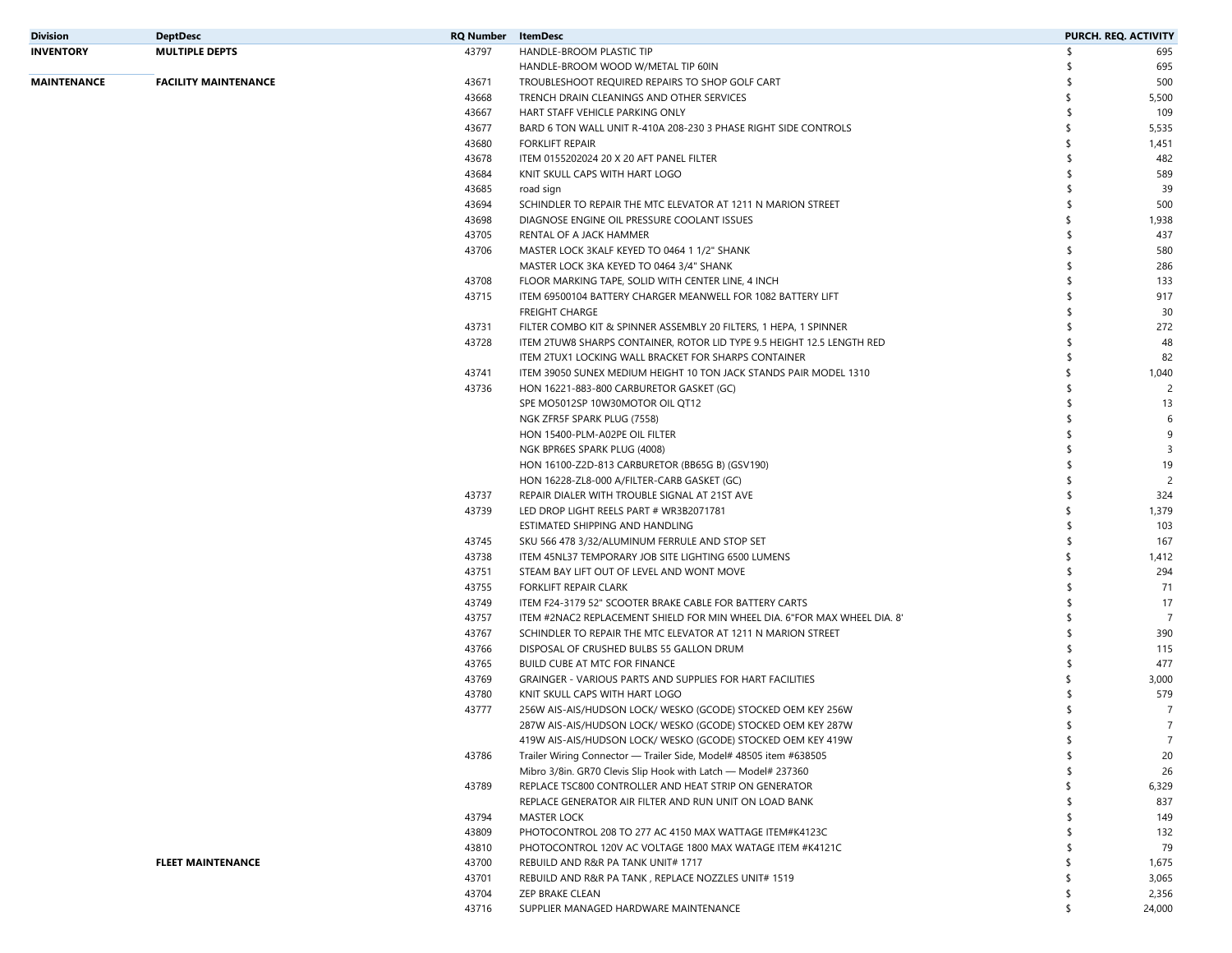| <b>Division</b> | <b>DeptDesc</b>               | <b>RQ Number</b> ItemDesc |                                                                                             |     | PURCH. REQ. ACTIVITY |
|-----------------|-------------------------------|---------------------------|---------------------------------------------------------------------------------------------|-----|----------------------|
|                 | <b>FLEET MAINTENANCE</b>      | 43775                     | AIM CAMBRIDGE-CINCH CONNECTIVITY SOLUTION 26-8012                                           | \$  | 309                  |
|                 |                               |                           | EIKO 86 LAMP INCANDESCENT T-1 3/4 SUB MINI WEDGE 6.3V,0.2A,0.4MSCP,20000 HRS                |     | 95                   |
|                 |                               |                           | EIKO 161 LAMP INCANDESCENT T-3 1/4 MINI WEDGE14V 0.19A 1MSCP 4000HRS                        |     | 74                   |
|                 |                               |                           | AIM CAMBRIDGE CINCH CONNECTIVITY SOLUTIONS 32-5998UL CONNECTOR MODULAR PLUG RJ 45/8P8C CAT5 | \$. | 35                   |
|                 |                               | 43784                     | 450-470 ON GLASS ANTENNA 2.4 DB PL-259                                                      | \$  | 2,543                |
|                 |                               |                           | MINIUHF MALE CRIMP-RG142/U                                                                  | ¢   | 264                  |
|                 |                               |                           | MINIUHF MALE CRIMP-RG8X                                                                     |     | 233                  |
|                 |                               |                           | N MALE CRIMP-RG55/RG142                                                                     |     | 384                  |
|                 |                               |                           | N MALE CRIMP-RG8X, LMR240                                                                   |     | 312                  |
|                 |                               | 43796                     | RECHARGE DETECTION TANK & REPLACE TUBING UNIT 1721                                          | S   | 1,330                |
|                 | <b>MULTIPLE DEPTS</b>         | 43673                     | LM-KPW250 KEYPAD 250 CODE HIGHER CAP COMMERCIAL                                             | \$. | 304                  |
|                 |                               | 43735                     | HM AND PM BUILD HARDWARE                                                                    | Ŝ   | 240,000              |
|                 |                               |                           | STREETCAR HARDWARE                                                                          | \$  | 20,000               |
|                 |                               | 43779                     | ITEM 476279 REALSPACE AMPRESSO BONDED LEATHER BIG AND TALL HIGH BACK CHAIR TAUPE SILVER     | \$  | 600                  |
|                 |                               | 43711                     | Core - Cummins ISL9 CM2250, 2012                                                            | S.  | 9,000                |
|                 |                               |                           | Core - Cummins ISL9 CM2350 L101, 2013                                                       | \$  | 4,500                |
|                 | STREETCAR VEHICLE MAINTENANCE | 43687                     | Trolley base Running boards                                                                 | \$  | 632                  |
|                 |                               |                           | Trolley base legs                                                                           | \$  | 158                  |
|                 |                               | 43734                     | SUPPLIER MANAGED HARDWARE Streetcar                                                         | \$  | 1,500                |
|                 |                               | 43750                     | J-1 Relay Valve Part # 556441 EMD Part # 8251276                                            |     | 110                  |
|                 |                               |                           |                                                                                             | \$  | 300                  |
|                 |                               | 43817                     | SA-26 independent brake valve 8278831<br>Solid waste fee                                    |     | 6                    |
|                 |                               |                           | 27D23 DEEP CYCLE BATTERIES                                                                  |     | 387                  |
|                 | <b>UNIT DOWN</b>              | 43681                     | 4326867RX-CORE INV X100435199:01                                                            |     | 483                  |
|                 |                               |                           | 4326867RX-CORE INV X100410131:01                                                            |     | 644                  |
|                 |                               |                           |                                                                                             | S   | 3,881                |
|                 |                               | 43695                     | 5579403PX-CORE INV X100420038:01<br>MSC82834SLE A/C COUPLER                                 |     | 88                   |
|                 |                               |                           |                                                                                             |     | 88                   |
|                 |                               | 43692                     | MSC82934SLE A/C COUPLER                                                                     | \$  | 247                  |
|                 |                               |                           | MSC00611939 200ML MANUAL DISPENSER LOCTITE ADHESIVE                                         |     |                      |
|                 |                               |                           | MLD7001 7000 SER. RESP. FACEPIECE ASSEMBLY                                                  |     | 45                   |
|                 |                               |                           | MSC39780564 SZ7 CUT A7 BLK 1/PR HYFLEX C/R KNIT GLV                                         |     | 13                   |
|                 |                               |                           | MSC39780655 SZ8 CUT A7 BLK 1/PR HYFLEX C/R KNIT GLV                                         |     | 13                   |
|                 |                               |                           | MSC39780671 SZ9 CUT A7 BLK 1/PR HYFLEX C/R KNIT GLV                                         |     | 13                   |
|                 |                               |                           | MSC39780705 SZ10 CUT A7 BLK 1/PR HYFLEX C/R KNIT GLV                                        |     | 13                   |
|                 |                               | 43696                     | 748-0343 GEAR MOTOR ASSY                                                                    |     | 739                  |
|                 |                               | 43689                     | 82-52817-000 THROTTLE                                                                       |     | 428                  |
|                 |                               | 43693                     | PCA-0611 PCA, JX55 Board, v2.12 Firmware                                                    | S   | 1,275                |
|                 |                               |                           | PCA-0611 PCA, JX55 Board, v2.50 Firmware                                                    | S   | 550                  |
|                 |                               | 43691                     | 08910200 MANUAL CAULK GUN 2:1 RATIO FOR POWER BOND                                          |     | 136                  |
|                 |                               | 43690                     | IMP 149336 URNIAL SCREEN, YELLOW/CITRUS                                                     |     | 28                   |
|                 |                               |                           | IMP 149036 URNIAL SCREEN, RED/APPLE                                                         |     | 28                   |
|                 |                               |                           | IMP 149036 URNIAL SCREEN, GREEN/WINTER FROST                                                |     | 28                   |
|                 |                               | 43714                     | 1ELX4 HOLE PLUG                                                                             |     | 44                   |
|                 |                               | 43744                     | 13-61352F000 INDICATOR LAMP BAR ASSY.                                                       |     | 1,960                |
|                 |                               |                           | 750-0875 DRIVE SPROCKET                                                                     |     | 211                  |
|                 |                               |                           | 152-4017 SPROCKET                                                                           | \$  | 227                  |
|                 |                               |                           | 440-0003 BLIND RIVET                                                                        | \$  | 10                   |
|                 |                               |                           | 435-0023 PARALLEL KEY                                                                       | \$  | 15                   |
|                 |                               | 43756                     | 150.00004710 TRANSMISSION GASKET                                                            | ٩   | 117                  |
|                 |                               |                           | 150.00004810 TRANSMISSION GASKET                                                            |     | 16                   |
|                 |                               |                           | H64.154711 TRANSMISSION GASKET                                                              |     | 114                  |
|                 |                               | 43748                     | 53-54194N000 BRACKET                                                                        | \$  | 773                  |
|                 |                               |                           | 54-45162-000 ELBOW 90 1-5/8X20                                                              | \$  | 160                  |
|                 |                               |                           | 54-130595-043 ADAPTER, 37 W/ORING #20                                                       | \$  | 31                   |
|                 |                               | 43752                     | <b>FREIGHT</b>                                                                              | \$  | 35                   |
|                 |                               |                           | 29540326 YOKE, TRANS                                                                        | S   | 378                  |
|                 |                               | 43753                     | 20985357 PIPE                                                                               | \$  | 82                   |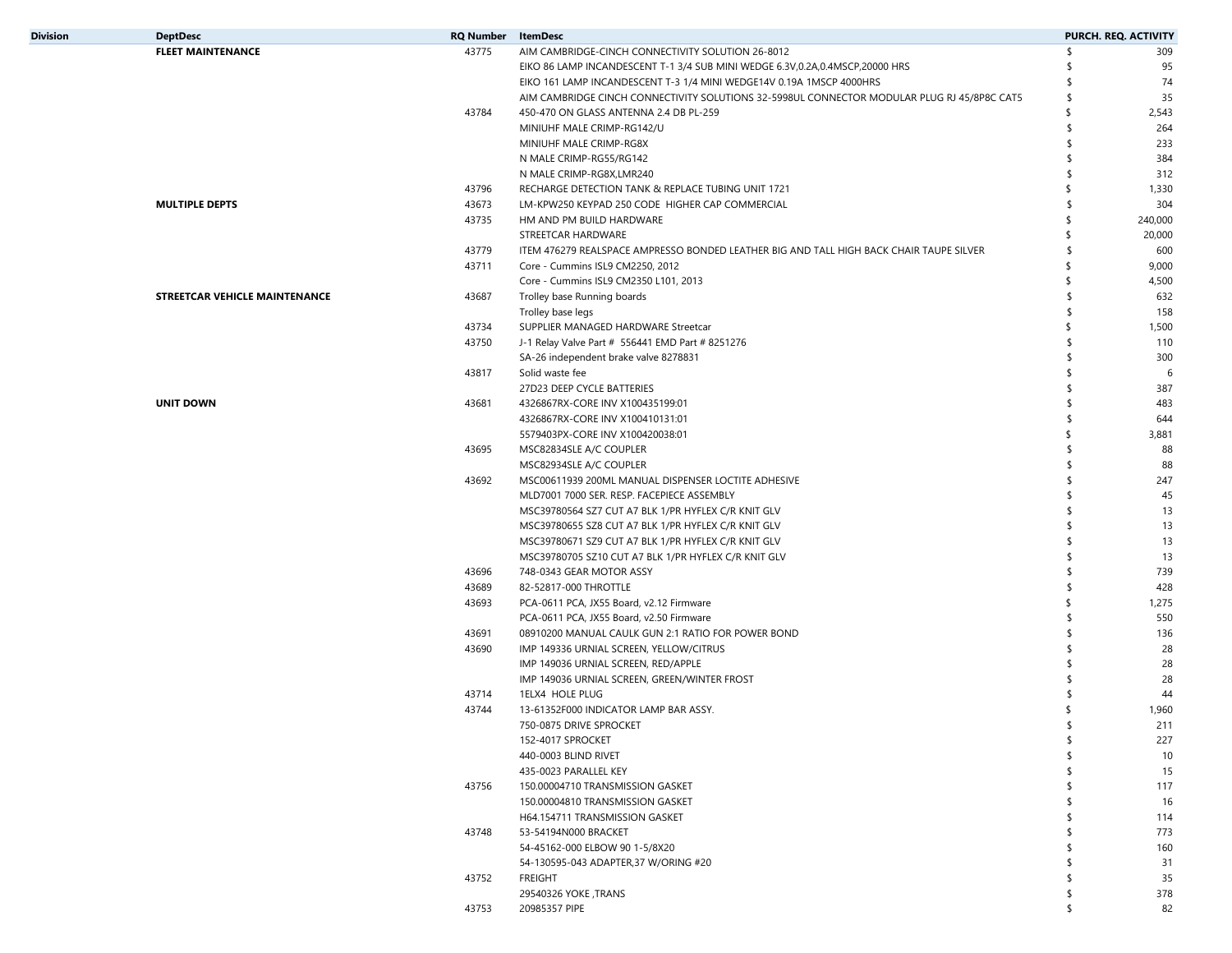| <b>Division</b>   | <b>DeptDesc</b>                 | <b>RQ Number</b> ItemDesc |                                                                                                       |           | PURCH. REQ. ACTIVITY |
|-------------------|---------------------------------|---------------------------|-------------------------------------------------------------------------------------------------------|-----------|----------------------|
|                   |                                 | 43753                     | 15808251 HOSE                                                                                         | ՝ \$      | 21                   |
|                   |                                 |                           | 84555663 HEATER CONTROL ASM                                                                           | \$        | 130                  |
|                   |                                 |                           | 84448547 CENTER BEARING                                                                               |           | 66                   |
|                   |                                 |                           | BC3Z-7H141-A TRANSMISSION TEMP SENSOR                                                                 | -\$       | 12                   |
|                   |                                 |                           | 84474523 BRAKE BOOSTER                                                                                | \$        | 220                  |
|                   |                                 |                           | 23378648 RADIATOR                                                                                     | \$.       | 320                  |
|                   |                                 |                           | 0280158827 CNG INJECTOR                                                                               | \$        | 4,000                |
|                   |                                 | 43768                     | <b>FREIGHT</b>                                                                                        | \$        | 14                   |
|                   |                                 |                           | SS-8909M FRONT BRAKE PAD                                                                              |           | 74                   |
|                   |                                 |                           | SS-8918M REAR BRAKE PAD                                                                               | \$.       | 74                   |
|                   |                                 |                           | 620-2493 TRANS MOUNT                                                                                  | \$        | 59                   |
|                   |                                 | 43781                     | <b>ENGINE HARNESS</b>                                                                                 |           | 1,269                |
|                   |                                 |                           | VGT CORE CHARGE                                                                                       | -\$       | 126                  |
|                   |                                 |                           | VGT 5603456RX                                                                                         | \$        | 994                  |
|                   |                                 | 43801                     | 745-0381 ROLLER                                                                                       | \$.       | 143                  |
|                   |                                 |                           | 21-76489-000 HEATER BOOSTER PUMP                                                                      | \$.       | 529                  |
|                   |                                 | 43799                     | 08609 SEALER WINDO-WELD                                                                               | \$.       | 94                   |
|                   |                                 |                           | 08682 WINDOW PRIMER                                                                                   | \$        | 69                   |
|                   |                                 | 43812                     | 26-55079-003 WINDSHEILD                                                                               |           | 2,447                |
|                   |                                 | 43823                     | 12671387 NOX SENSOR                                                                                   | \$        | 206                  |
|                   |                                 |                           | 12671388 NOX SENSOR                                                                                   | \$.       | 206                  |
|                   | STREETCAR FACILITY MAINTENANCE  | 43761                     | <b>FREIGHT</b>                                                                                        | \$.       | 368                  |
|                   |                                 |                           | Pallet Racking for Streetcars Loop                                                                    | \$        | 2,412                |
|                   |                                 |                           | Parts room bins 6x6x18                                                                                | \$.       | 760                  |
|                   |                                 |                           | Parts room bins 6x9x18                                                                                | \$        | 600                  |
|                   | PASSENGER AMENITIES MAINTENANCE | 43707                     | <b>FREIGHT</b>                                                                                        | \$.       | 638                  |
|                   |                                 |                           | BARCO PRODUCT WR-47 GREEN SIERRA PERFORATED TRASH RECEPTACLE                                          | \$        | 7,471                |
|                   |                                 | 43743                     | 1/8" acrylic panel 25" x 9"                                                                           | \$        | 386                  |
|                   | <b>VEHICLE SERVICING</b>        | 43721                     | LATEX GLOVES LARGE 4 MIL                                                                              | -\$       | 690                  |
|                   |                                 |                           |                                                                                                       |           |                      |
|                   |                                 | 43725                     | LATEX GLOVES X-LARGE 4 MIL                                                                            | \$        | 1,150                |
|                   |                                 | 43754                     | 14717 DISINFECT CHEMICAL<br>MASTER LOCKS FOR CORE CABINET                                             | \$.       | 5,280<br>28          |
|                   |                                 |                           |                                                                                                       | \$.       |                      |
|                   |                                 | 43783                     | 2636-3Y MOP BUCKET/WRINGER                                                                            | \$        | 147                  |
|                   |                                 |                           | 1802 MAIDS BASKETS                                                                                    |           | 66                   |
|                   |                                 | 43798                     | 3PLY SURGICAL STYLES MASK                                                                             |           | 1,000                |
|                   |                                 | 43800                     | 34724 ROBINAIR FILTERS                                                                                | \$.<br>\$ | 465                  |
|                   |                                 | 43808                     | HYD 950-152 HYDRAMASTER ZIPDRI                                                                        |           | 141                  |
|                   |                                 |                           | SAN N16 KEY WAFER                                                                                     |           | 11                   |
|                   | <b>NONREV VEHICLE MAINT</b>     | 43686                     | <b>Engine Repairs</b>                                                                                 | \$        | 475                  |
|                   |                                 | 43703                     | FRONT END ALIGNMENT UNIT# 1776                                                                        | \$.       | 109                  |
|                   |                                 | 43740                     | REPLACE A/C COMPRESSOR AND CLUTCH UNIT 1755                                                           |           | 895                  |
|                   |                                 | 43747                     | REPAIR WIRING HARNESS UNIT 1776                                                                       |           | 610                  |
|                   |                                 | 43790                     | REBUILD REAR END UNIT 1778                                                                            |           | 5,391                |
|                   |                                 | 43822                     | REPAIR ENGINE OIL LEAKS UNIT 1766                                                                     |           | 2,225                |
|                   | <b>UNIFORMS</b>                 | 43717                     | SERVICE & CLEANING                                                                                    |           | 500                  |
|                   |                                 |                           | FACILITIES MAINTENANCE                                                                                | \$        | 500                  |
|                   |                                 | 43811                     | <b>SERVICE &amp; CLEANING</b>                                                                         | \$        | 500                  |
|                   |                                 |                           | MECHANIC                                                                                              |           | 500                  |
|                   |                                 |                           | FACILITIES MAINTENANCE                                                                                |           | 500                  |
| <b>OPERATIONS</b> | DIESEL FUEL/BULK FLUIDS         | 43821                     | DIESEL TAX - NYMEX DECEMBER                                                                           |           | 30,094               |
|                   |                                 |                           | DIESEL - NYMEX DECEMBER                                                                               |           | 107,478              |
|                   | <b>MULTIPLE DEPTS</b>           | 43683                     | HERCULES Series 24/7 Intensive Use 300 lb. Rated Black Mesh Multifunction Ergonomic Office Chair with |           | 1,500                |
|                   |                                 |                           | HERCULES Series Big & Tall 500 lb. Rated Black Mesh/LeatherSoft Executive Ergonomic Office Chair with | \$.       | 7,820                |
|                   |                                 |                           | Fundamentals Mid-Back Black Mesh Swivel Ergonomic Task Office Chair with Arms                         | \$.       | 480                  |
|                   |                                 | 43697                     | NOVEMBER UNLEADED FUEL TAX                                                                            | \$        | 4,150                |
|                   |                                 | 43805                     | DECEMBER UNLEADED FUEL TAX                                                                            | \$        | 8,000                |
|                   |                                 | 43774                     | 5W20 POLLUTION TAX                                                                                    | \$        | $\overline{1}$       |
|                   |                                 |                           |                                                                                                       |           |                      |